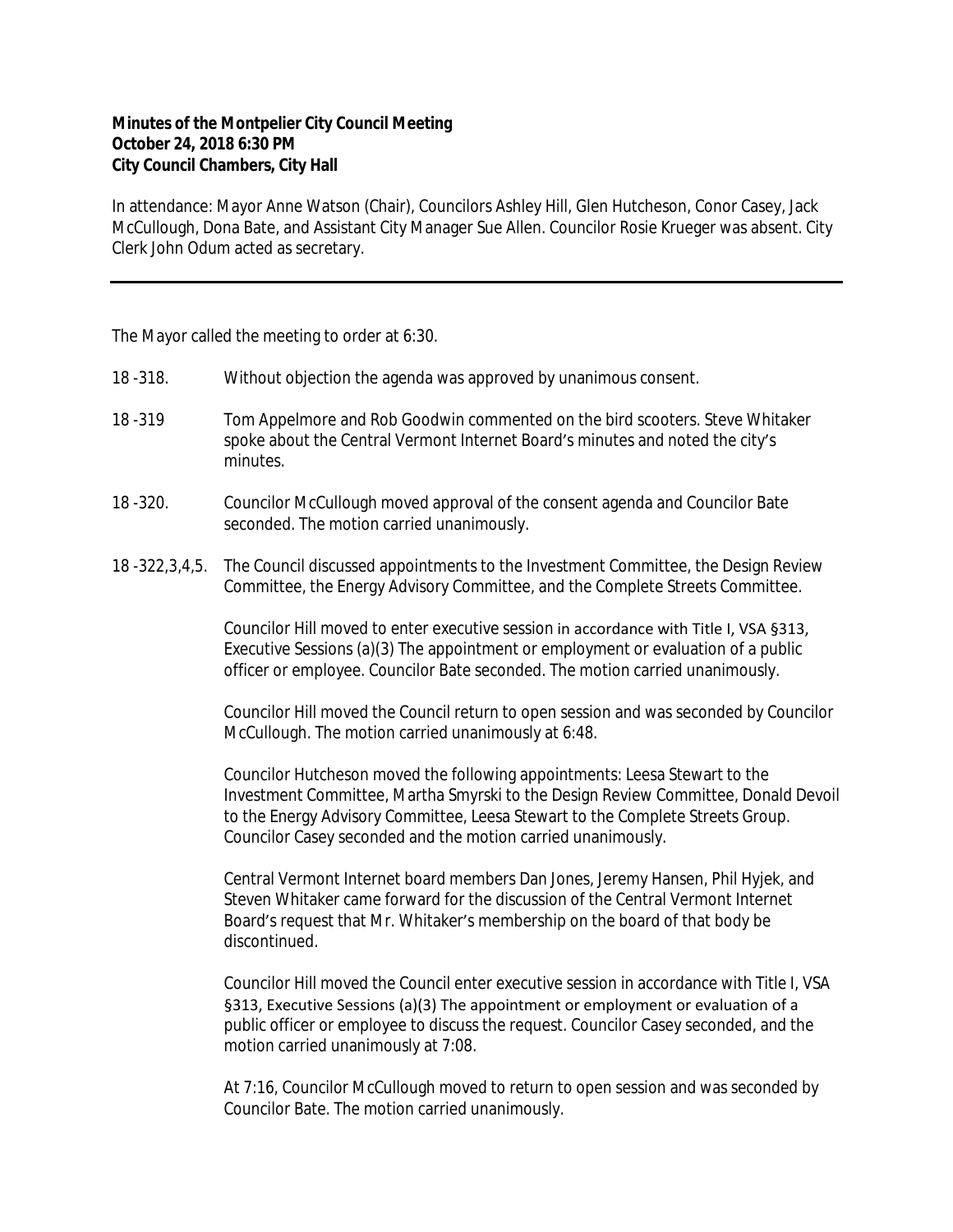Councilor Hill moved the Council replace Mr. Whitaker on the Central Vermont Internet Board, Councilor Casey seconded. The motion carried unanimously.

18 -326. The Mayor opened the public hearing on the Parklet Ordinance Amendments at 7:18 PM. Comments were received from: Dan Groberg (on behalf of Montpelier Alive and the Montpelier Business Association). Brief discussion followed. Councilor McCullough moved the Council amend the parklet period final date time to 25th October and include a commensurate fee adjustment. Councilor Bate seconded. More discussion followed before the motion carried unanimously The Mayor closed the public hearing at 7:23.

> Councilor McCullough moved to amend the ordinances as pursuant to the proposal as amended previously and pass 2<sup>nd</sup> reading. Councilor Hutcheson seconded and the motion carried unanimously.

18 -327. Paul Gamble, Nathan Suter, and Amanda Golden (Consultant) came forward for a discussion of the proposed Art Synergy Master Plan. Councilor Hutcheson Glen moved the Council adopt the public art and master plan as presented. Councilor Hill seconded and the motion carried unanimously.

The Mayor called a recess at 7:52. The meeting reconvened at 7:59.

- 18--328. Dan Groberg and Montpelier Alive Board Chair David Marko came forward to discuss the Downtown Improvement District Budget. Councilor Casey moved the Council approve a DID budget of \$55,960. Councilor Hill seconded, and the motion carried unanimously. Brief further discussion followed.
- 18 -329. Kate Stephenson came forward for an energy efficiencies update. Discussion followed. No formal action taken.
- 18 -330. Police Chief Tony Facos came forward to discuss Police body camera policy. There was also discussion of the bird scooters. No formal action was taken.
- 18 -332. Councilor McCullough reported there was much feedback on the bird scooters. Councilor Bate asked the bird scooter riders comport themselves appropriately. Councilor Casey noted there were bird safety ambassadors in the area while acknowledging their potential staff impact. Councilor Hutcheson expressed that he was looking forward to trying the scooters and reminded listeners of his weekly constituent meetings.
- 18 -333. The Mayor reported that she was going to Brattleboro with the Barre Mayor to look at municipally run compost operations and an active plastic bag ban.
- 18 -334. The City Clerk reported on early vote turnout.